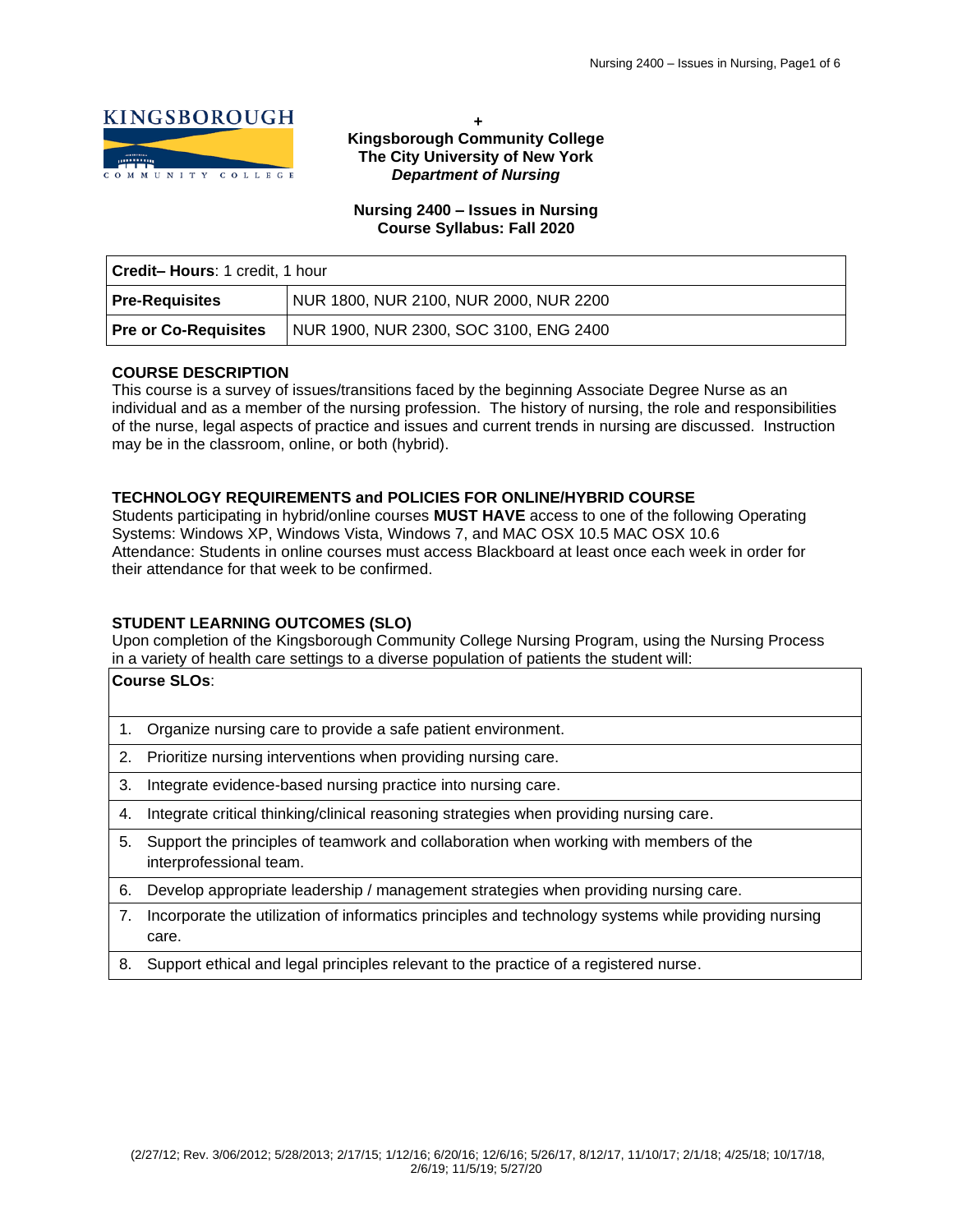## **ASSESSMENT MEASURES FOR COURSE SLOs**

Students will perform satisfactorily in all course work as evidenced by achieving a grade of 75% on various course specific written assignments.

### **Attendance**

Nursing 24 is a hybrid course. **Students are expected to log onto Blackboard weekly.** These logons will be used to determine class attendance. A student is deemed excessively absent in any course when he/she has been absent 15% or more of the contact hours a class meets during the semester. More than one week not logged on to Blackboard constitutes excessive absence.

### **STUDENT WITH DISABILITIES**

Access-Ability Services (AAS) serves as a liaison and resource to the KCC community regarding disability issues, promotes equal access to all KCC programs and activities, and makes every reasonable effort to provide appropriate accommodations and assistance to students with disabilities. Your instructor will make the accommodations you need once you provide documentation from the Access-Ability office (D-205). Please contact AAS for assistance.

### **EVALUATION**

Final letter grades will be calculated according to college and departmental policy as follows:

| $A+ 97-100$   | $B+ 87-89$    | $C+ 78-79$    | $D+ 66-69$  |
|---------------|---------------|---------------|-------------|
| A 93-96       | B 83-86       | $C = 75 - 77$ | D $60 - 65$ |
| $A - 90 - 92$ | $B - 80 - 82$ | $C - 70 - 74$ | F < 60      |

W Withdrew without penalty<br>WU Unofficial withdrawal (cou

- Unofficial withdrawal (counts as failure)
- INC Doing passing work, but missing an assignment or an examination; changes to a "FIN" if work is not made up by the 10th week of the next 12-week session
- FIN Failure as a result of an Incomplete

## **Student Evaluation/Grading Policies:**

### **Nursing 2400 final numeric grades will be calculated as follows**:

| Resumania Attendance and Resume Review   | 10% |
|------------------------------------------|-----|
| Discussion Question                      | 10% |
| PrepU Mastery assignments (10 X 8% each) | 80% |

**Course Objectives:** Upon completion of this course, students will be able to:

- Discuss the origins of nursing and factors influencing nursing's development as a profession.
- Describe employment opportunities and expected competencies of newly licensed RNs.
- Analyze the organizational structure of the U.S. healthcare delivery system.
- Identify legal and ethical dimensions of practice that provide the foundation of professional nursing.
- Discuss the importance of safe practice and actions to promote and maintain the safe delivery of care by nurses and members of the healthcare team.
- Discuss the major leadership theories as they apply to nursing roles as leaders and managers.
- Adapt personal stress management techniques to use in controlling work stress.
- Construct an effective strategy for evaluating information resources.
- Analyze the role of technology in nursing.
- Interpret and apply evidence-based practice to the delivery of care.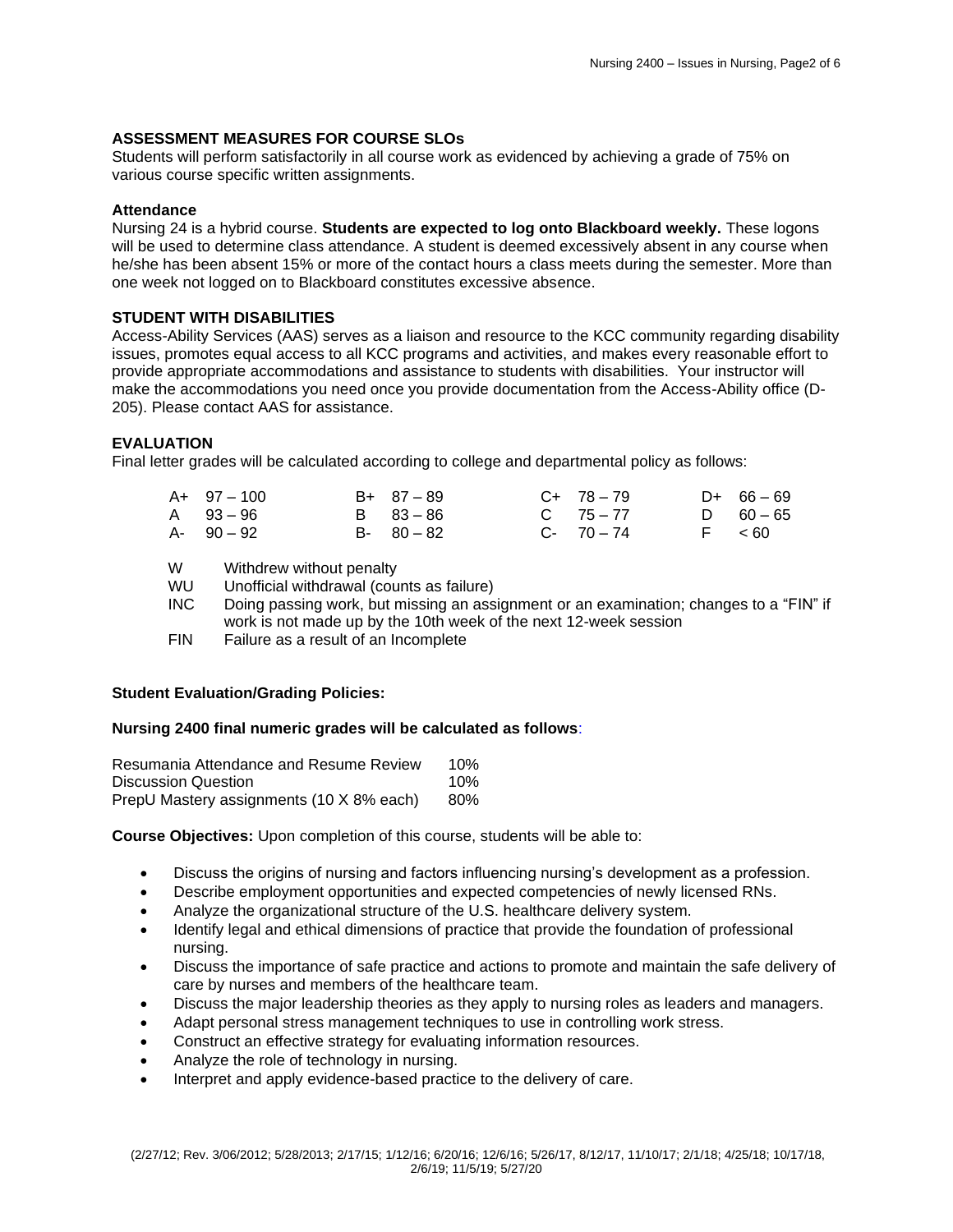# **Required Text:**

Amy Stegen, Holli Sowerby. *Nursing in Today's World: Trends, Issues, and Management*, 11th ed. Philadelphia: Lippincott Williams & Wilkins, 2018. ISBN/ISSN: 9781496385000

## **RETENTION CRITERIA**

Criteria for retention in the Nursing Program mandates that students;

- 1. Earn a minimum of a "C" grade in every required Nursing and co-requisite course inclusive of BIO 1200, BIO 5100, ENG 2400, and PSY 3200.
- 2. **Students who achieve a "C-" grade in required clinical nursing course may apply to repeat the course one time only in the semester immediately following, subject to space availability. The minimum grade for clinical courses that are repeated is a "B."** The "Intent to Return to Nursing Course" form can be found on the KCC Website Nursing Department page under "Forms". This must be completed and include a plan of success that demonstrates significant changes in how they will approach the course when repeated. Only one required nursing course may be repeated. A grade of less than a "C" in a second nursing course will cause the student to be dismissed from the program.
- 3. Students must achieve a grade of "B" in order to pass NUR 1700. Students in NUR 1700 who achieve a failing grade of no less than "C-"may repeat the course one time only after submitting an "Intent to Return Form."
- 4. Students who enter Nursing 1700 and Nursing 1800 **MUST** complete the Nursing Program within four years from the date of entry into this course. Any student who has not attended nursing courses for two or more consecutive semesters cannot be readmitted into the Nursing Program unless qualifying examinations have been passed in the required nursing courses previously successfully completed. Qualifying examinations may be repeated only once.
- 5. Students in the clinical component can only appeal the retention criteria one time.
- 6. Students in the clinical component can only withdraw once and must be passing to do so.

### **Teaching Strategies:**

- Lecture/Discussion/Blackboard
- Problem Solving
- Group Work
- Case Studies
- **Multimedia**
- Adaptive Learning by PrepU

### **Expectations of Students:**

All assignments must comply with college standards for written work. Assignments are to be turned in on the date that they are due. All assignments must be handed in by the end of the course to complete the requirements of the course. A late assignment will meet the requirements of the course but will not receive full credit. Five (5) points per day will be penalized for late submissions. If written assignments are not submitted by the end of the course, the student will receive a grade of "INC" for the course and will not be eligible for graduation.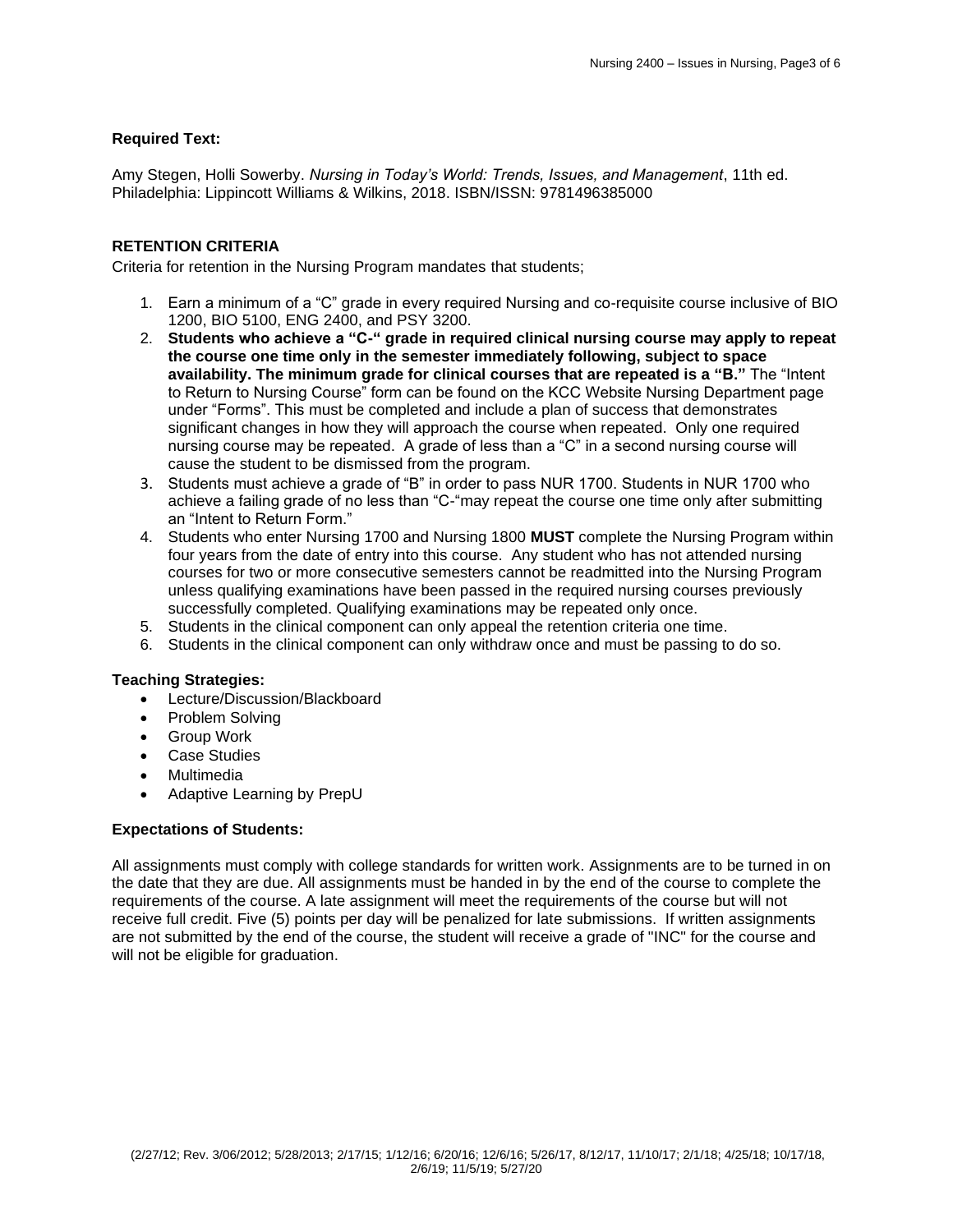**PrepU Mastery Assignments:** Students must achieve a minimum level of 5 on all PrepU Mastery Assignments. Two (2) points per day will be penalized for late completions. If all PrepU Mastery assignments are not completed by the end of the course, the students will receive a grade of "INC" for the course and will not be eligible for graduation. The **ten** Mastery Level topics are as follows:

- 1. Nursing Concepts: End of Life
- 2. Nursing Concepts: Behaviors and Addiction
- 3. Neurosensory Disorders, Chapters 67, 68
- 4. Oncologic Disorders, Chapters 57, 58
- 5. Respiratory Disorders, Chapters 23, 24
- 6. Cardiovascular Disorders, Chapters 27, 31
- 7. Gastrointestinal Disorders, Chapters 45, 47
- 8. Endocrine and Metabolic Disorders, Chapters 50, 51
- 9. Nursing Concepts: Clinical Decision Making/Clinical Judgement
- 10. Nursing Concepts: Critical Thinking

## **All students are expected to have read and to adhere to the policies pertaining to the following, as outlined in the department's Nursing Student Handbook:**

| Attendance                                   | <b>Netiquette</b>                             |
|----------------------------------------------|-----------------------------------------------|
| Malpractice insurance, health clearance, and | Specific dress requirements for each clinical |
| CPR training                                 | course                                        |
| Evaluation and grading                       | Drug calculation policy                       |
| Clinical competencies                        | Mandatory skills review                       |
| College laboratory practice requirements     | Criteria for retention in the nursing program |
| Clinical Agency experience requirements      | Civility                                      |
| (including appropriate dress)                |                                               |

# **TOPICAL OUTLINE**

*Each unit incorporates the Categories of Client Needs: Safe and Effective Care Environment (Management of Care, Safety and Infection Control), Health Promotion and Maintenance, Psychosocial Integrity, Physiological Integrity (Basic Care and Comfort, Pharmacological and Parenteral Therapies, Reduction of Risk Potential, Physiological Adaptation*.

- Unit 1 Moving Into the Profession of Nursing
- Unit 2 Understanding Healthcare in Today's Society
- Unit 3 Accepting Greater Responsibility for Nursing Practice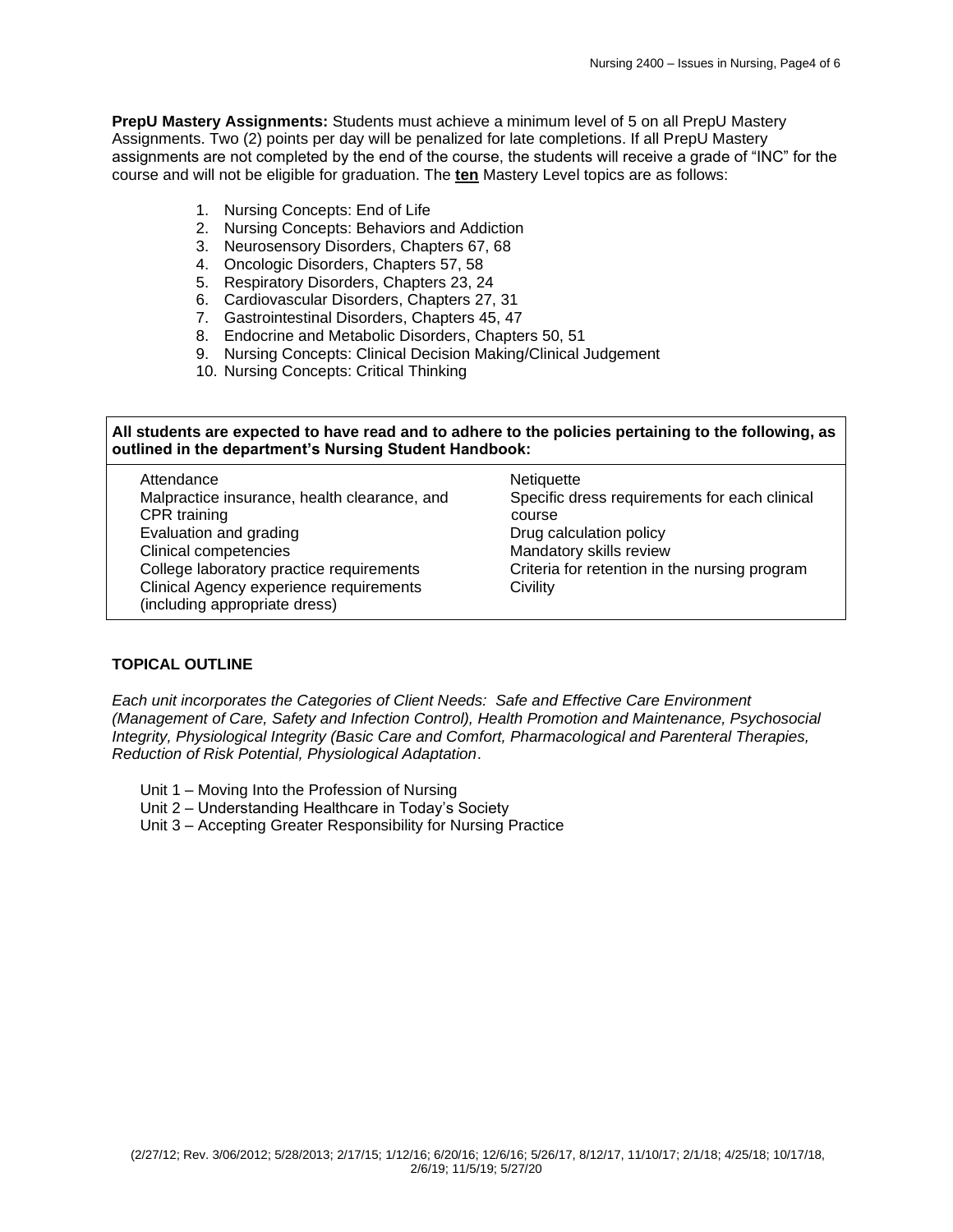|             | <b>Course Schedule</b>  |                                                                                |
|-------------|-------------------------|--------------------------------------------------------------------------------|
| <b>Week</b> | Topic(s)                | <b>Assigned Activities</b>                                                     |
| Week        | Credentials             | Readings: Nursing in Today's World                                             |
| 1           | for                     | <b>Chapter 3- Credentials for Healthcare Providers</b>                         |
|             | Healthcare              | Chapter 3-PowerPoint                                                           |
|             | Providers               | Assignment- Discussion Question-due no later than                              |
|             |                         | 9/24/20                                                                        |
| Week        | Healthcare              | Readings: Nursing in Today's World                                             |
| 2           | Employment              | Chapter 5-The World of Healthcare Employment                                   |
|             |                         | Chapter 5-PowerPoint                                                           |
|             |                         | Assignment- File for January 2021 graduation between<br>$\bullet$              |
|             |                         | September 29 - October 15, 2020. Please access the                             |
|             |                         |                                                                                |
|             |                         | following link on CUNYfirst:                                                   |
|             |                         |                                                                                |
|             |                         | https://www.kbcc.cuny.edu/aac/documents/Graduation Information.pdf#search=appl |
|             |                         | y%20for%20graduation%20                                                        |
|             |                         |                                                                                |
|             |                         | <b>Assignment: NCLEX-RN Application Workshop</b>                               |
|             |                         | Date: Tuesday 9/22/20 3:00 - 5:00 pm via Zoom                                  |
|             |                         | <b>Attendance is Mandatory</b>                                                 |
|             |                         |                                                                                |
|             |                         | Mastery Level Assignment #1-due no later than 9/29/20                          |
| Week        | Professional            | Readings: Nursing in Today's World                                             |
| 3           | Goals                   | Chapter 4-Making Professional Goals a Reality                                  |
|             |                         | Chapter 4-PowerPoint<br>$\bullet$                                              |
|             |                         | Resumania PowerPoint<br>$\bullet$                                              |
|             |                         | Assigned Article-<br>$\bullet$                                                 |
|             |                         | http://downloads.lww.com/wolterskluwer_vitalstream_com/journal_libra           |
|             |                         | ry/nsg 03604039 2011 41 1 8.pdf                                                |
|             |                         |                                                                                |
|             |                         | Mastery Level Assignment #2-due no later than 10/6/20                          |
| Week        | Healthcare              | Readings: Nursing in Today's World                                             |
| 4           | Environment             | Chapter 6-Understanding the Healthcare Environment and Its Financing           |
|             | and Its                 | Chapter 6-PowerPoint<br>$\bullet$                                              |
|             | Financing               | <b>Assignment: Resumania Workshops</b>                                         |
|             |                         | Date: Tuesday 10/6/20; Tuesday 10/13/20                                        |
|             |                         | $3:00 \text{ pm} - 5:00 \text{ pm}$<br>via Zoom                                |
|             |                         |                                                                                |
| Week        |                         | <b>Everyone Must Attend One Session.</b><br>Readings: Nursing in Today's World |
| 5           | Legal<br>Responsibiliti | Chapter 7-Legal Responsibilities for Practice                                  |
|             | es for Nurses           |                                                                                |
|             |                         | Chapter 7-PowerPoint                                                           |
|             |                         | Assigned Article:                                                              |
|             |                         |                                                                                |
|             |                         | http://downloads.lww.com/wolterskluwer_vitalstream_com/journ                   |
|             |                         | al_library/nmg_07446314_2011_42_1_40.pdf                                       |
|             |                         |                                                                                |
|             |                         | Mastery Level Assignment #3-due no later than                                  |
|             |                         | 10/13/20                                                                       |
| Week        | Ethical                 | Readings: Nursing in Today's World                                             |
| 6           | Concerns in             | Chapter 8-Ethical Concerns in Nursing Practice                                 |
|             | Nursing                 |                                                                                |